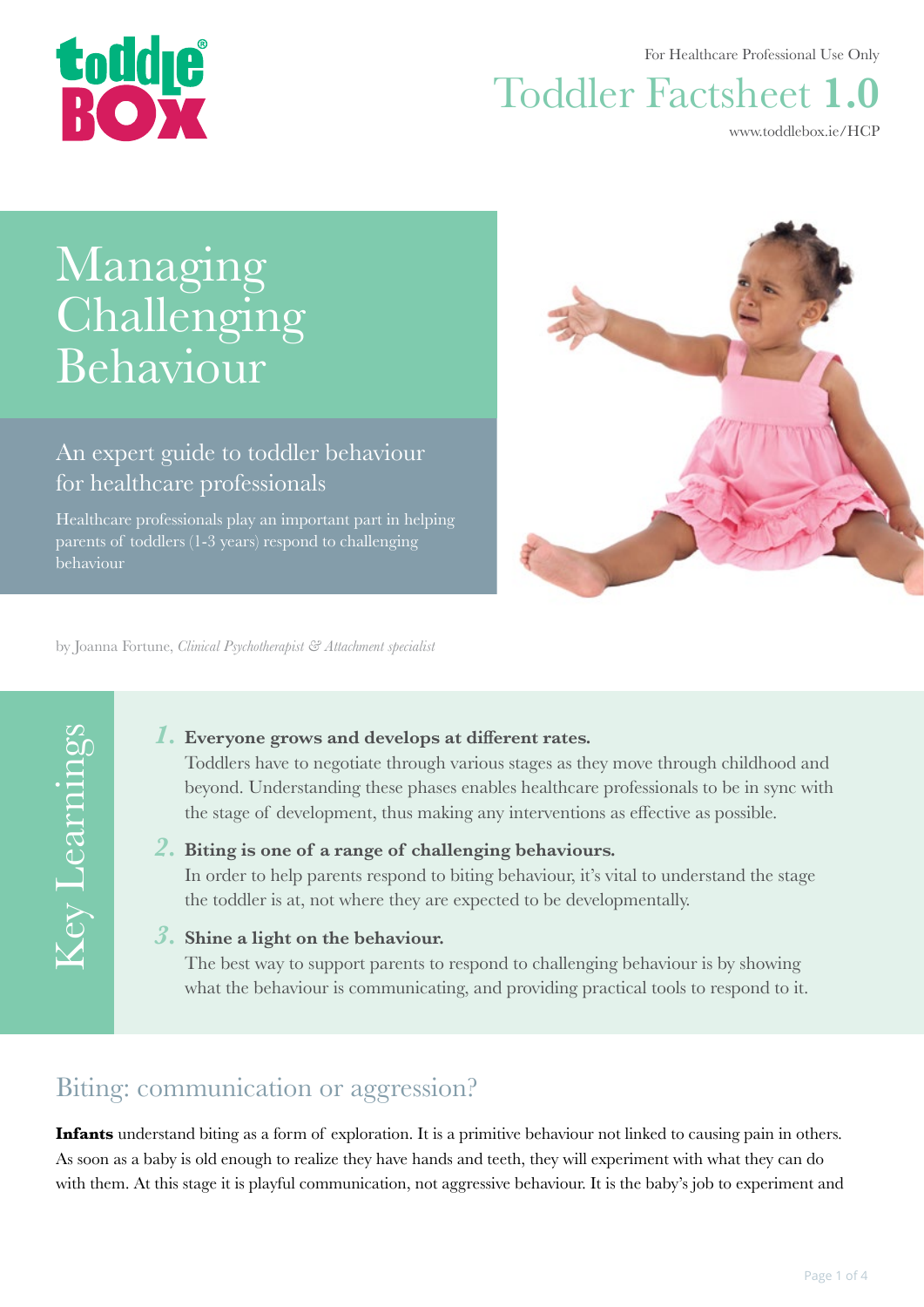

a parent's job to teach them how to use their hands and teeth in a positive way. singled out or valued above any other part of a meal or snack. Healthy home-prepared meals and snacks which are provided in a relaxed and happy home environment aren't any better for the addition of treats.

**Toddlers** see biting as a form of communication. It communicates frustration while learning social language and self-control skills. Toddlers will often bite and hit with little or no regard for consequences. This is largely due to the fact that they have not yet developed a cognitive understanding of cause and effect, and also because when they hit and bite at this age it is done to express how they are feeling and not with the conscious intent of causing the recipient pain. Of course, biting and hitting does cause pain to others and parents must start to teach a toddler how to correct these behaviours as early as possible. Toddlers are still learning about themselves and the world around them, they don't yet have the grasp of full expressive language or emotional vocabulary to say how they feel. They cannot explain when they feel overwhelmed, confused or hyper-stimulated, so they will express it the only way they know how: behaviourally.

**Pre-schoolers** use biting as a form of control/ defence/frustration. It exerts control over a situation; gains attention; acts as a self-defence strategy; or comes out of extreme frustration and anger. Frequent biting after a child turns three, however, may indicate other behaviour problems, because by that time many children have the communication skills necessary to relate their needs without biting.

If a parent takes the time to understand what is behind the behaviour, they can help their toddler to understand what is going on by naming it for them: e.g. "I can see that you are tired and hungry because we have been

**QUICK TIP FOR PARENTS** *1*

Take a moment and reflect on what may be behind the is your toddler tired? Hungry? Over-stimulated?

busy all day and it is nearly dinner time and this is making you feel cross/angry with your sister. It is not ok to hit your sister. We will be home for dinner in a few minutes but I wonder if we can all play a game of I-Spy until we get there?"

## Responding to challenging behaviour

- Parents must tell their toddler what they want or expect them to do, as opposed to just saying what they are not to do. Telling them what they don't want merely risks inadvertently reinforcing the negative behaviour without giving me a positive alternative.
- Never assume that a toddler know what a parent wants from them, especially if the situation hasn't been explained. What is obvious to an adult is not obvious to a toddler.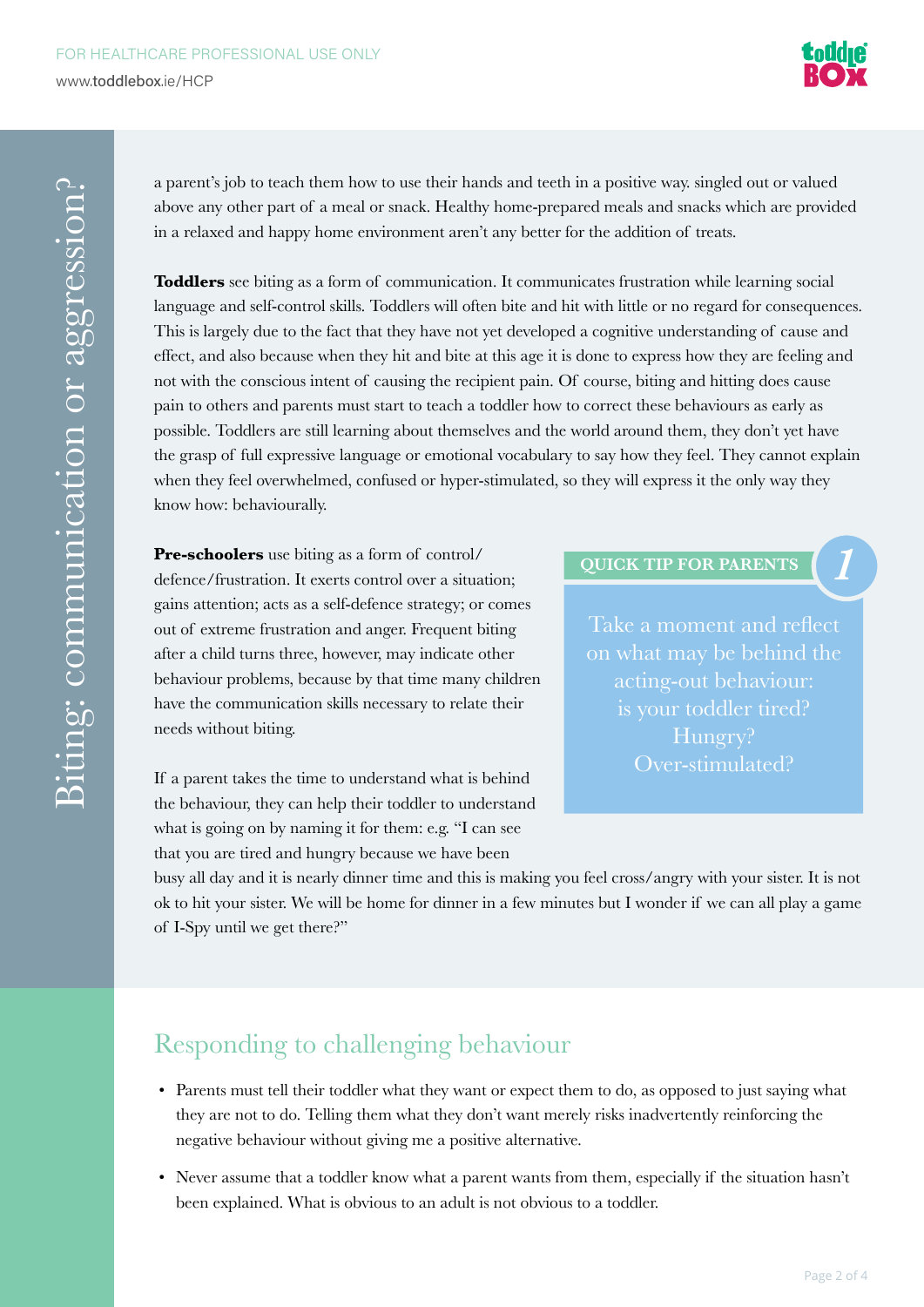

- Express the desired action up front.
- Use modelling behaviour as necessary.
- Consistency that is developmentally appropriate and offered clearly and calmly is the key to success.

#### **QUICK TIP FOR PARENTS** *2*

Help your toddler by redirect their focus.

### Responding to challenging behaviour: Check list for parents

- 1. Use your toddler's name.
- 2. Meet them at their eye-level.
- 3. Speak calmly.
- 4. Be very clear about what you mean. For example, 'Jamie, sit in the chair' instead of, 'Jamie, if you stand in the chair you might fall and hurt yourself'.
- 5. Avoid conflict by using the second chance system.
- 6. Stay consistent in your responses.

### Four principles for changing negative behaviour

- 1. Behaviours that are reinforced are strengthened and more likely to be repeated.
- 2. Behaviours that are not reinforced are weakened and less likely to be repeated.
- 3. Behaviours that are punished are also weakened and less likely to be repeated.
- 4. The most efficient strategy for eliminating misbehaviour is to reinforce a competing behaviour that makes the target misbehaviour impossible.

To avoid conflict, parents can employ a *do-over* or second chance system, so that when the toddler misbehaves they can have a second chance to get it right. If they get it right the second time, praise them and move on without reference to the misbehaviour first time.